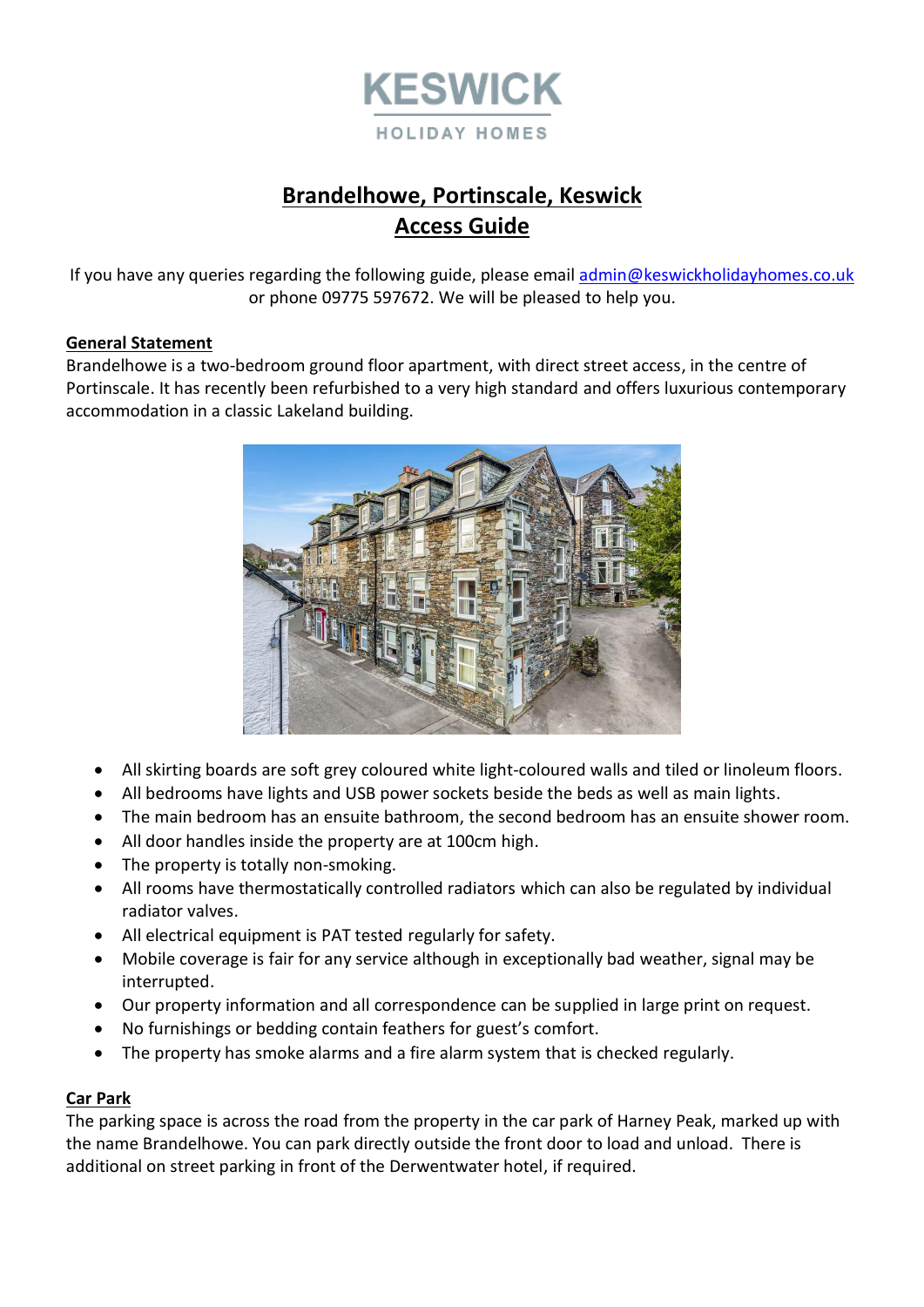

## **Entrance**

Brandelhowe is accessed via the front of the property, directly from the street.

There are two steps up to the front door that are 13cm high x 37cm deep and then 10cm high x 20cm deep. The front door is 75cm wide and has a lip that is 5cm high x 15cm deep. It is hinged on the right. The lock is operated by a key code and is 148 cm high.



# **Lounge/Diner/Kitchen**

Access to the open plan lounge/kitchen/diner is directly via the front door which is 75cm wide. There is a window seat to the front of the property at 57cm high. The lounge area has the following furniture:

- One upholstered three-seater sofa seat height 44cm, arm height 58cm
- One upholstered armchair seat height 44cm, arm height 58cm
- A round metal coffee table height 53cm, diameter 45cm.



There is a free space in the centre of the room of 180cm x 280cm

Furniture can be moved to offer greater access when necessary.

There is a remote control for the TV.

The light switch panel for lights in the lounge is 116cm high.

Floors through the lounge/diner/kitchen are hard wood, with a rug in the lounge seating area. Doors from the lounge provide access to each of the bedrooms, with door handles at 100cm high.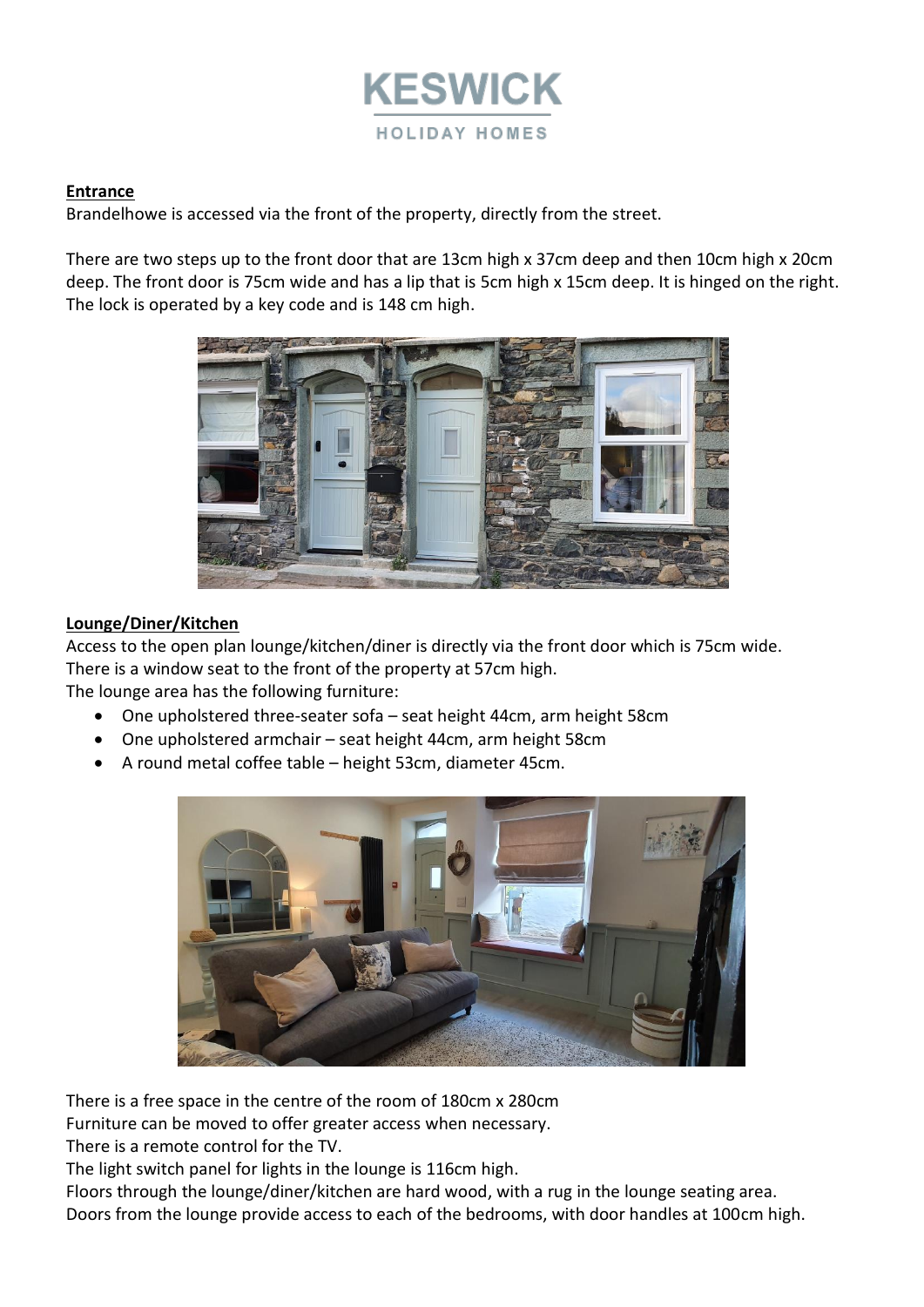

# **Kitchen/Dining Area (in open plan in Lounge)**

The kitchen/dining area is within the open plan lounge.

The light switch panel for lights in the diner/kitchen area is 116cm high.

The kitchen has an electric hob and oven with overhead extractor fan, a 2/3 high fridge and 1/3 high freezer. (There is a washer dryer in the cupboard in the main bedroom's ensuite bathroom).

There is a rectangular table which is 68cm x 122cm and 77cm high, with 2 dining chairs at 52cm high and bench seating at 50cm high.

Kitchen work surfaces are 90cm high and 58cm deep with sockets 24cm higher than work surface. The sink tap is 53cm from edge of work surface and 5cm higher.

Free space in kitchen is 200cm x 200cm.



#### **Master Bedroom**

The door to the bedroom is from the lounge and is 70cm wide.

The light switch is 115cm high.

There is a 60cm high double bed. Free space to sides of bed is:

- 80cm x 260cm to the right
- 65cm x 180cm to the left
- 75cm x 280cm to the end.

There are bedside lights and double USB power

sockets on each side of the bed at 74cm high and an additional double socket at 48cm high. The bedroom has an 82cm wide double wardrobe and a dressing table that is 77cm high, 100cm wide and 31cm deep.

There is a light over the dressing table operated by a switch at 115cm high.

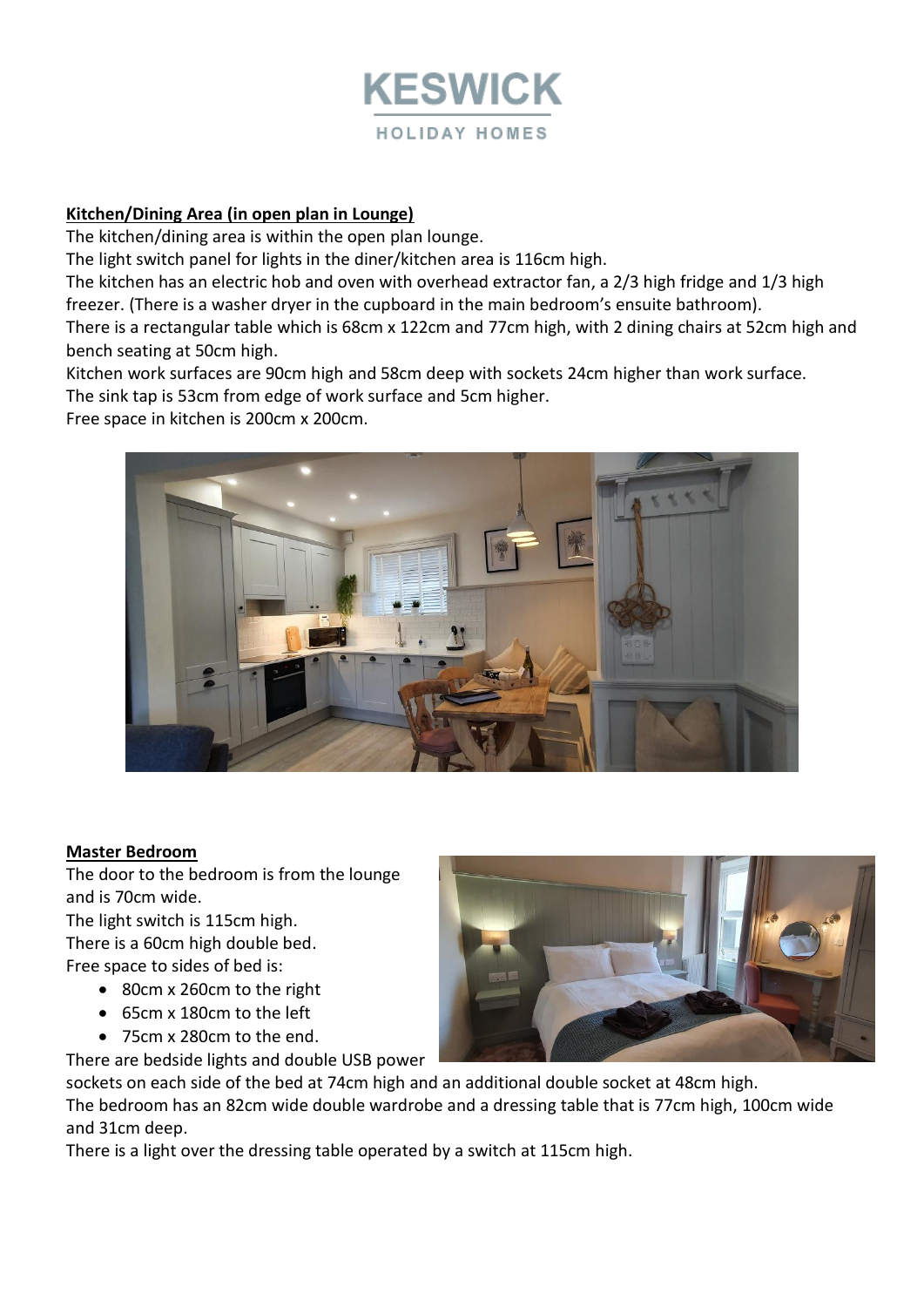

# **Ensuite Bathroom**

The door to the ensuite is 71cm wide. The light switch is in the main bedroom by the door and is 115cm high. Free space in the bathroom 80cm x 200cm. There is hard flooring throughout.

The toilet height is 42cm with a flush mechanism above at 101cm.

The sink is 88cm high with a tap at 23cm above the sink bottom.

Above the sink is a shelf at 125cm high and a



mirror with integrated light (switch at 62cm above the sink) and shaver socket to the side at 64cm above the sink.

The bath height is 52cm and its depth is 40cm. The tap controls are at 84cm above the bath bottom. The bath has an overhead shower with fixed glass shower screen. The bath control is 76cm above the bath bottom and shower controls are at 88cm and 92cm.

There are no handrails in the bath/ shower.

The ensuite bathroom has a heated towel rail.

# **Second Bedroom**

The door to the 2<sup>nd</sup> bedroom is from the lounge and is 69cm wide. The light switch is 115cm high. There is a 60cm high double bed. Free space to sides of bed is:

- 30cm x 260cm to the right
- 30cm x 260cm to the left
- 84cm x 240cm to the end

There are bedside lights and double USB power sockets on each side of the bed at

78cm high and an additional double socket at 48cm high.

The bedroom has an 68cm wide double wardrobe and a dressing table that is 77cm high, 96cm wide and 31cm deep, with a mirror and lights overhead, operated by a switch at 115cm high.